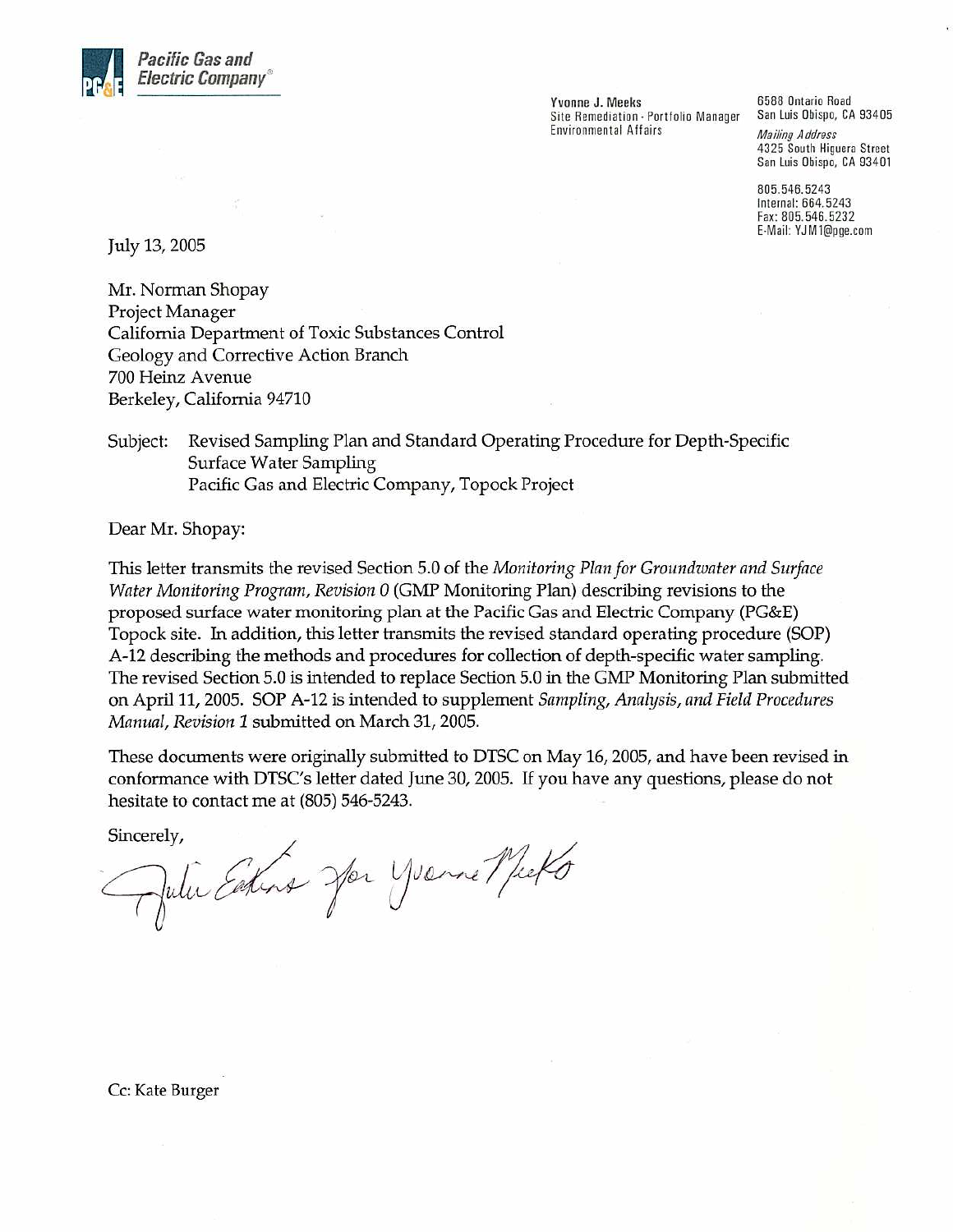# **Monitoring Plan for Groundwater and Surface Water Monitoring Program PG&E Topock Compressor Station Needles, California**

Prepared for

# **Pacific Gas and Electric Company**

Revision 1 July 13, 2005

Includes Revised Section 5 and revised or new applicable figures

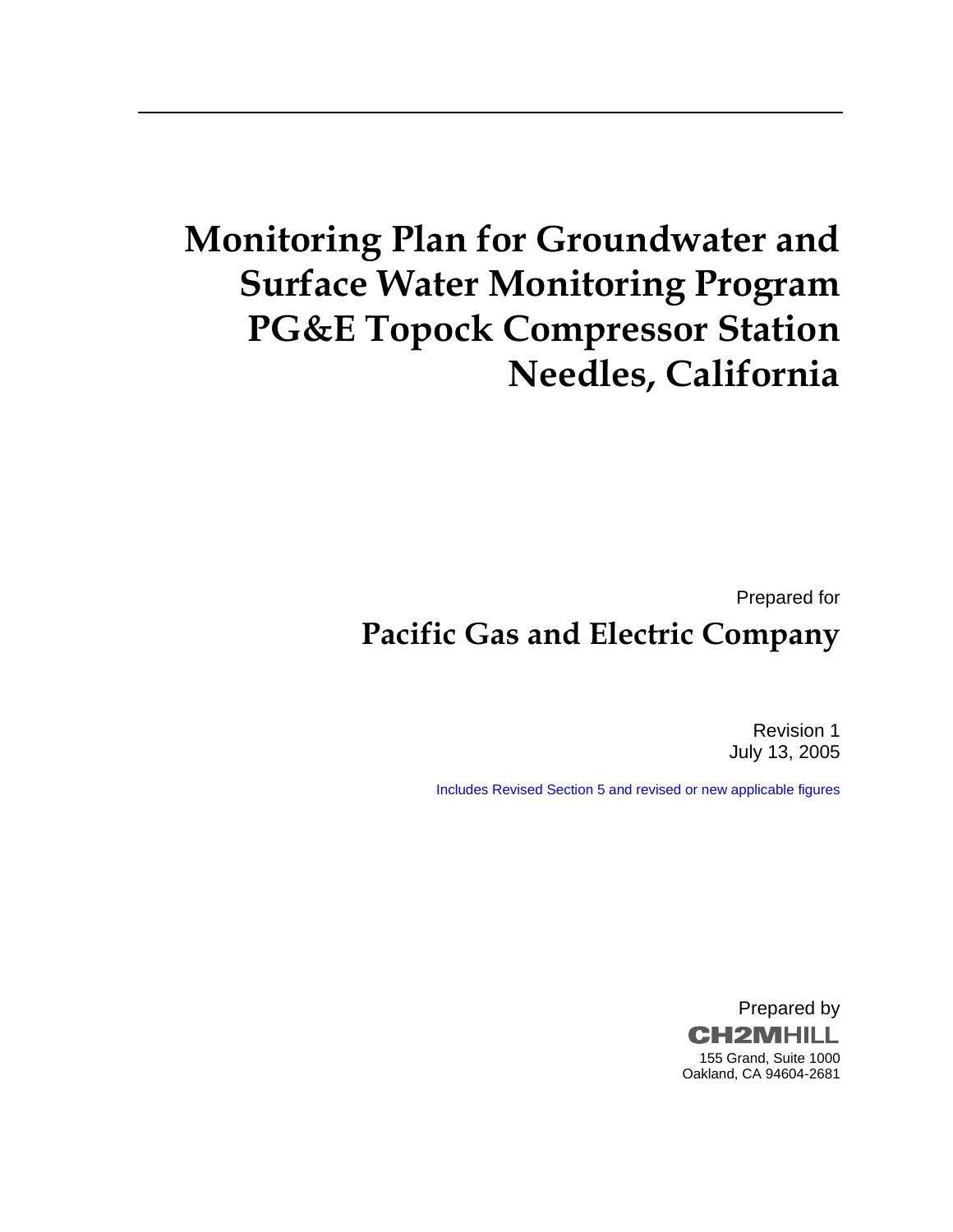| 1.0 |     |                                                                         |  |
|-----|-----|-------------------------------------------------------------------------|--|
|     | 1.1 |                                                                         |  |
|     | 1.2 |                                                                         |  |
|     | 1.3 |                                                                         |  |
|     | 1.4 |                                                                         |  |
| 2.0 |     |                                                                         |  |
|     | 2.1 |                                                                         |  |
|     | 2.2 |                                                                         |  |
|     | 2.3 | Previous Groundwater and Surface Water Monitoring Program 2-1           |  |
| 3.0 |     |                                                                         |  |
|     | 3.1 |                                                                         |  |
|     |     | 3.1.1                                                                   |  |
|     |     | 3.1.2                                                                   |  |
|     |     | 3.1.3                                                                   |  |
|     | 3.2 | Distribution of COCs in Groundwater and Surface Water3-5                |  |
|     | 3.3 | Distribution of Other Constituents in Groundwater and Surface Water 3-6 |  |
|     |     | 3.3.1                                                                   |  |
|     |     | 3.3.2                                                                   |  |
|     |     | 3.3.3                                                                   |  |
|     |     | 3.3.4                                                                   |  |
|     |     | 3.3.5                                                                   |  |
|     | 3.4 |                                                                         |  |
| 4.0 |     |                                                                         |  |
|     | 4.1 |                                                                         |  |
|     | 4.2 | Assessment and Rationale for Groundwater Monitoring  4-1                |  |
|     |     | 4.2.1                                                                   |  |
|     |     | 4.2.2                                                                   |  |
|     | 4.3 |                                                                         |  |
|     | 4.4 |                                                                         |  |
|     | 4.5 |                                                                         |  |
|     | 4.6 |                                                                         |  |
| 5.0 |     |                                                                         |  |
|     | 5.1 |                                                                         |  |
|     | 5.2 |                                                                         |  |
|     |     | 5.2.1                                                                   |  |
|     |     | 5.2.2                                                                   |  |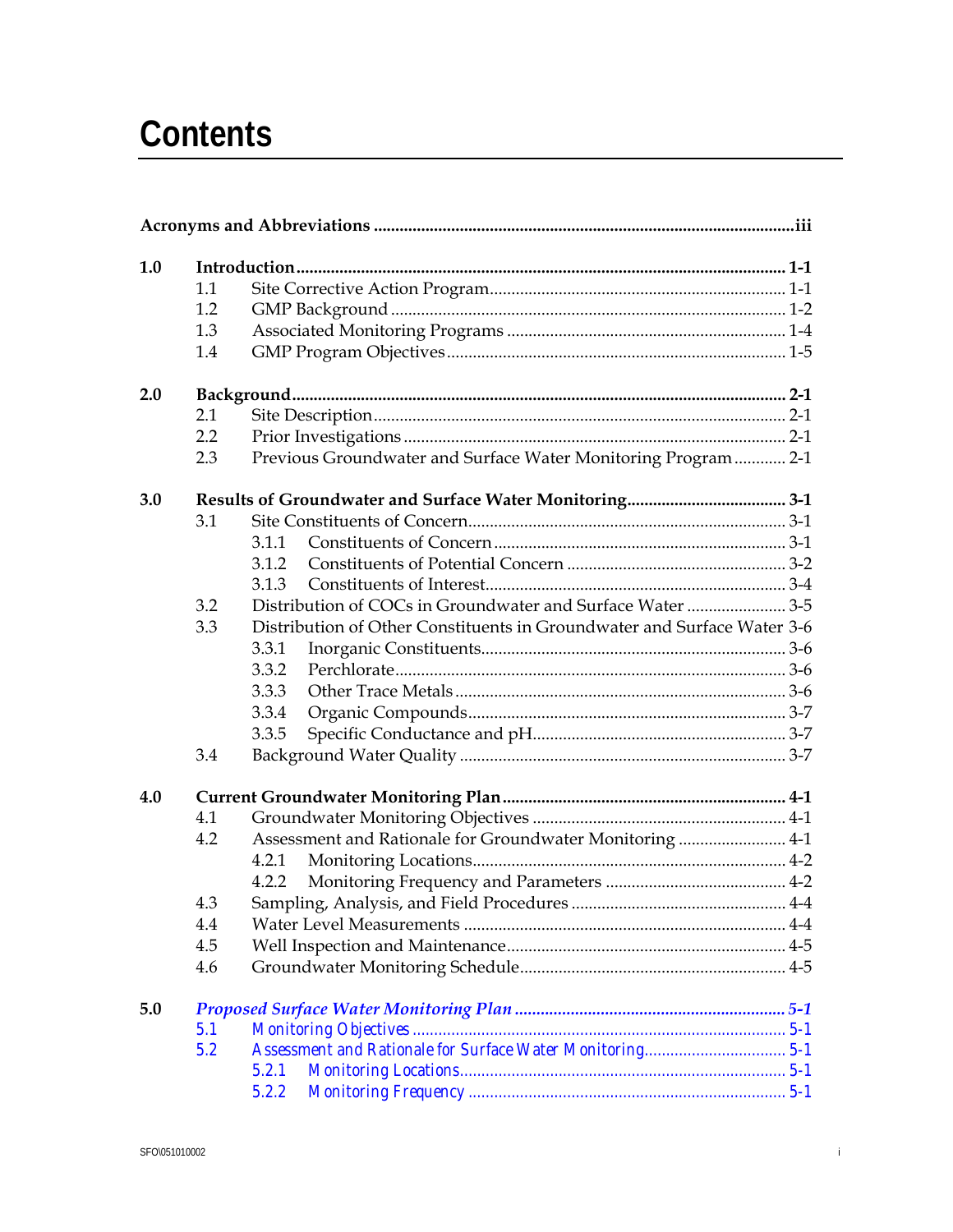|     | 5.3 |  |
|-----|-----|--|
|     | 5.4 |  |
| 6.0 |     |  |
|     | 6.1 |  |
|     | 6.2 |  |
|     | 6.3 |  |
|     | 6.4 |  |
| 7.0 |     |  |
|     | 7.1 |  |
|     | 7.2 |  |
|     | 7.3 |  |
|     | 7.4 |  |
| 8.0 |     |  |

#### **Appendices**

| A              | Project Organization and Contacts                            |
|----------------|--------------------------------------------------------------|
| B              | Summary of Chromium and Site COC Sampling Results, 1997-2004 |
| $\mathsf{C}^-$ | Well Construction and Sampling Information for GMP Wells     |

#### **Figures**

| $1-1$<br>Site Location |
|------------------------|
|------------------------|

- 2-1 Project Area and Land Ownership
- 2-2 Average Shallow Groundwater Elevations 2001-2003 (Quarterly Monitoring Data)
- 2-3 Groundwater and Surface Water Monitoring Locations, February 2005
- 3-1 Maximum Hexavalent Chromium Sampling Results, December 2004 February 2005
- *4-1 Proposed Monitoring Locations and Sampling Frequency for GMP, May 2005*
- *5-1 Proposed Surface Water Monitoring Locations, July 2005*

#### **Tables**

- 2-1 Summary of Groundwater Wells and Sampling Events
- 4-1 Rationale for Selection of Monitoring Wells for Inclusion in 2005 GMP
- 4-2 Groundwater Sampling Analyses and Frequency
- *4-3 Site Analytical Parameters, Test Methods, and Reporting Limits*
- *4-4 Summary Schedule for 2005 Monitoring Activities*
- *5-1 Surface Water Sampling Analyses and Frequencies*

*Revised or new sections are shown in italics.*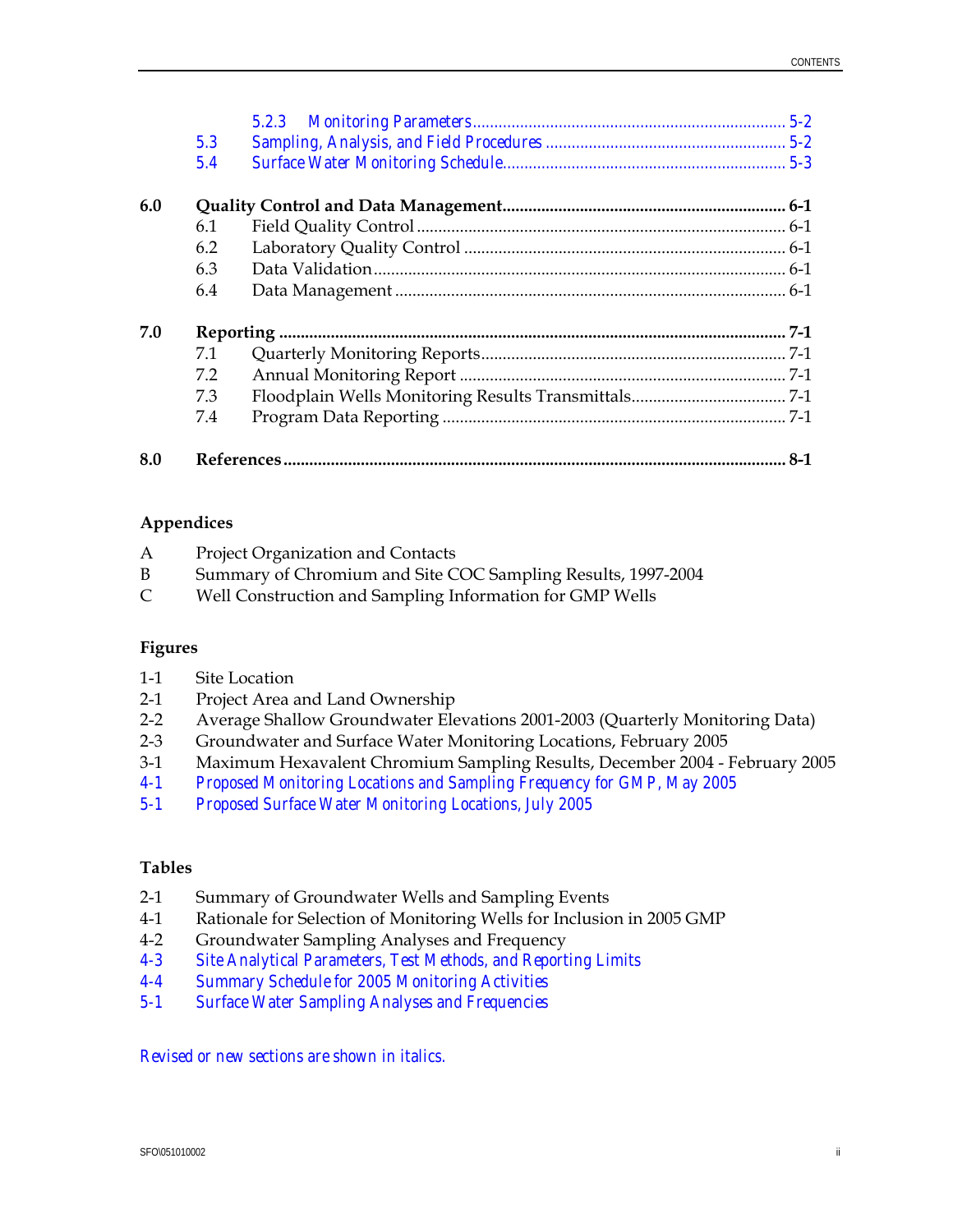## **5.1 Monitoring Objectives**

Surface water monitoring is an important component of the Topock GMP. In addition to the general GMP program objectives outlined in Section 1.4, the following are specific objectives established for surface water monitoring at the Topock site:

- Conduct routine monitoring of near-shore surface water locations both upgradient and downgradient of the Topock site.
- Augment the routine surface water monitoring program by collecting depth-specific surface water samples in the river channel.
- Collect general water quality data for surface water locations adjacent to the Topock site. The general water quality parameters of pH and specific conductance, which are considered COPCs under the GMP, will be used to evaluate the hydraulic relationship between groundwater and the surface water body (Colorado River). The water quality parameters of hardness, total dissolved solids (TDS), and total suspended solids (TSS), which are considered COI, will be analyzed at the river channel sampling locations only.
- Collect manual river level elevation data periodically to verify the river gauge data collected under the IM PMP activity using transducers. Collection and evaluation of transducer measurements are not part of the GMP.

## **5.2 Assessment and Rationale for Surface Water Monitoring**

## **5.2.1 Monitoring Locations**

Nine shoreline surface water stations were previously established for routine collection of surface water samples both upstream and downstream of the Topock site. These stations are shown in Figure 5-1. All nine previously-established shoreline surface water stations will continue to be sampled under this revised GMP Monitoring Plan.

This GMP Monitoring Plan, Revision 1 augments the previous surface water sampling program by introducing eight depth-specific surface water sampling stations in the river channel. These depth-specific sampling stations are shown in Figure 5-1.

## **5.2.2 Monitoring Frequency**

The nine shoreline surface water stations are currently sampled monthly and quarterly. The site COCs, Cr(T) and Cr(VI), are analyzed monthly for these shoreline stations, and specific conductance and pH, both COPCs, are monitored quarterly. Table 5-1 summarizes the shoreline surface water monitoring frequency and analyses.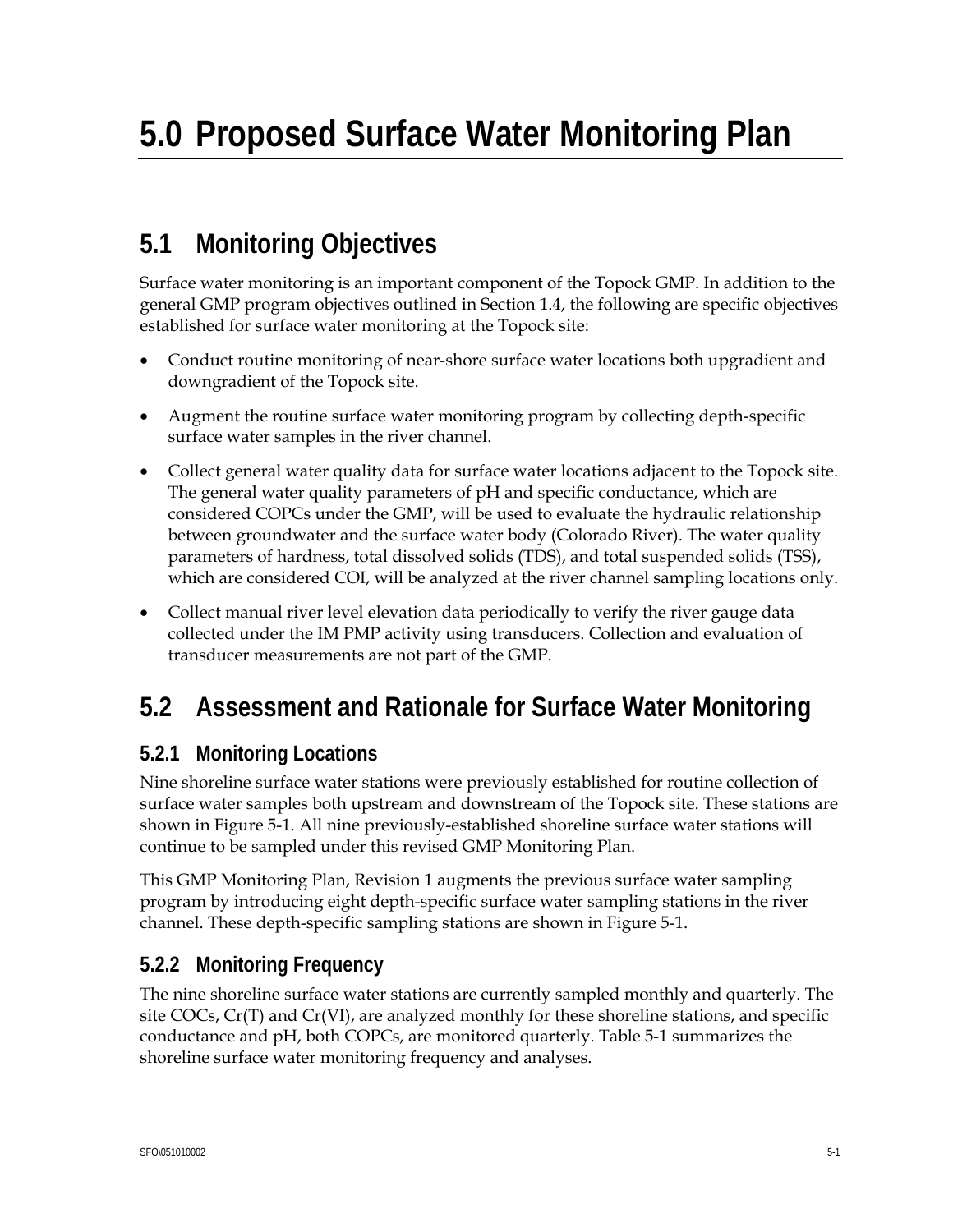In late February 2005, weekly sampling at three of the shoreline surface water stations (CON, R-27, and R-28) was conducted for four consecutive weeks. This sampling was conducted at the direction of DTSC at the same time the weekly contingency sampling of groundwater monitoring wells was implemented in accordance with the IM *Contingency Plan for Sentry Well Groundwater Monitoring* (DTSC 2005b). Weekly sampling of surface water will occur only when specifically requested by the DTSC.

Depth-specific river channel sampling at eight stations will commence in July 2005. These locations will be sampled quarterly for  $Cr(T)$ ,  $Cr(VI)$ , specific conductance, pH, hardness, TDS, and TSS. During the seasonal low-water stage of the Colorado River, the depth-specific sampling at river channel locations will occur monthly, with samples analyzed for  $Cr(T)$ , Cr(VI), and hardness only. Although low-water stage typically occurs between December and March, this low water sampling period will be adjusted depending on the projected river stage, which is calculated based on projected releases from Davis Dam and the projected stage in Lake Havasu.

### **5.2.3 Monitoring Parameters**

Table 5-1 presents a summary of the surface water sampling analyses and frequency for each surface water station in the GMP. Table 4-3 identifies the analytical methods and reporting limits for the GMP COCs, COPCs, COIs, and field parameters.

Monitoring at each surface water station includes the measurement of field parameters using field instrumentation. Surface water is monitored for temperature, specific conductivity, dissolved oxygen, oxidation-reduction potential, pH, and turbidity, using field instrumentation, as described in the Field Procedures Manual (CH2M HILL 2005c).

As part of the IMs being implemented at the Topock site, transducers have been installed at select river gauge stations. Water level data collected using these transducers is downloaded and evaluated under the IM program and is not addressed in the GMP.

Manual surface water level measurements are also routinely collected at three of the surface water stations (RRB, A-Dock, and I-3; other stations as required) as part of the GMP to confirm transducer measurements. Water level measurements are collected as described in the Field Procedures Manual (CH2M HILL 2005c).

## **5.3 Sampling, Analysis, and Field Procedures**

### **5.3.1 Sample Collection**

Standard procedures to be used in association with GMP monitoring events are presented in the Field Procedures Manual (CH2M HILL 2005c). The Field Procedures Manual presents standardized protocol for sample collection, laboratory analysis, and other field investigation and data collection activities for the several investigation, monitoring, and interim measure programs performed at the Topock Compressor Station.

Shoreline surface water samples are collected in accordance with standard operating procedure (SOP) SOP-A4 in the Field Procedures Manual, from a depth of approximately 6 inches below the water surface.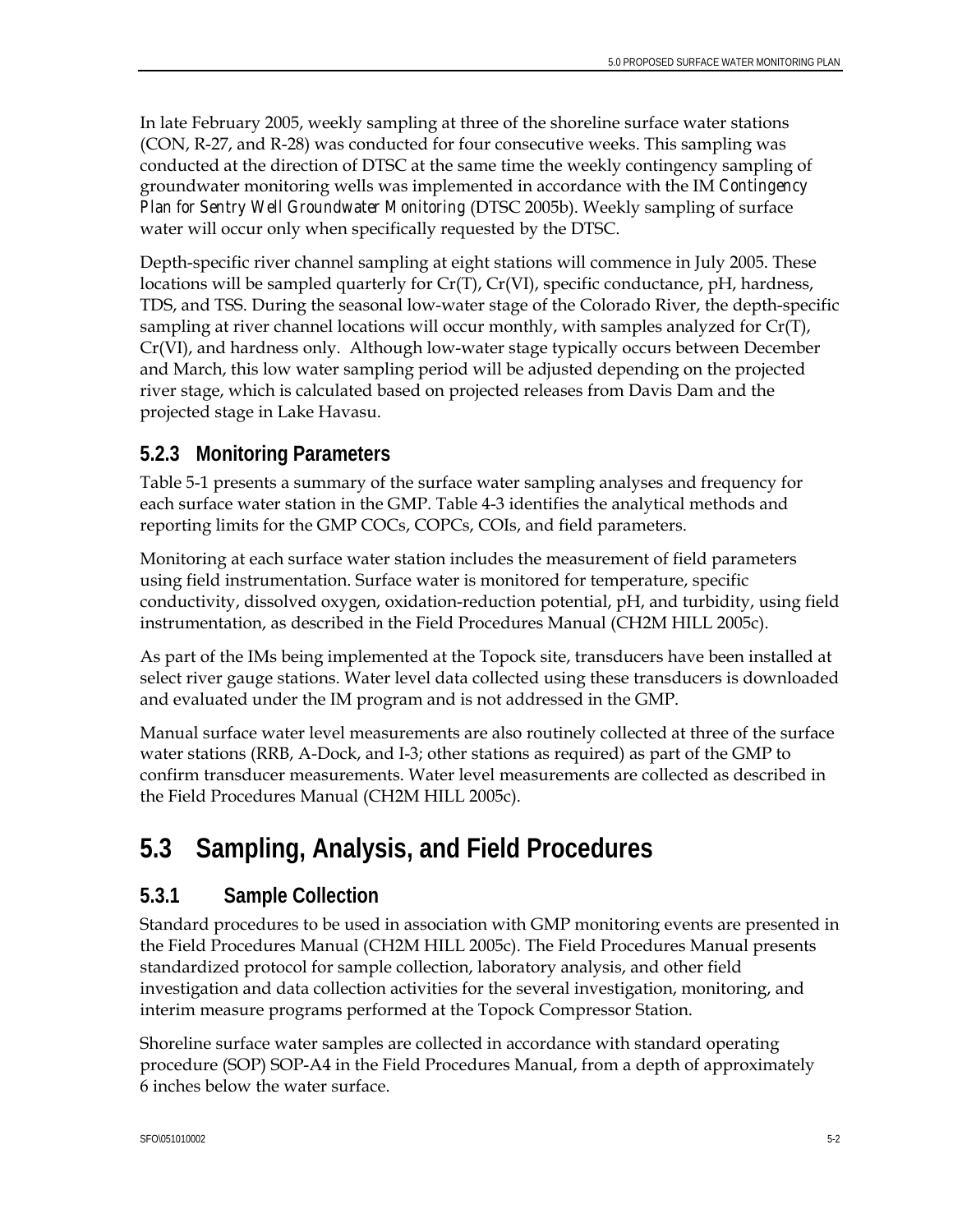The river channel surface water sampling stations are located in the river approximately one-third of the river width from the California shoreline. In the event a sampling station is too shallow to safely approach by boat, the next closest location to the station with adequate depth will be sampled, and global positioning system (GPS) coordinates will be recorded. Samples will be collected from one foot off the bottom of the river channel, at the mid-point of the water column, and within one foot of the water surface. Sampling will be conducted from an anchored motorized boat with the use of a portable GPS device for proper spatial accuracy and repeatability. The SOP for river channel sample collection is presented in SOP-A12. This SOP will be incorporated into a subsequent revision of the current Field Procedures Manual (CH2M HILL 2005c).

### **5.3.2 Sample Filtration and Preservation**

Shoreline surface water samples for  $Cr(T)$  and  $Cr(VI)$  analysis will be collected unfiltered and unpreserved, for subsequent filtration and preservation at the laboratory prior to analysis. River channel surface water samples for  $Cr(T)$  and  $Cr(VI)$  analysis will be fieldfiltered and preserved at the time of sample collection.

Surface water samples (both shoreline and river channel) for all other laboratory analyses (i.e., pH, specific conductance, hardness, TDS, and TSS) do not require filtration prior to laboratory analysis. Therefore, surface water samples collected for these analyses will not be filtered in either the field or the laboratory.

### **5.3.3 Field Quality Control Samples**

Field quality control samples will be collected during each GMP monitoring event in accordance with the PG&E Topock QAPP for Water Quality Sampling and Analysis (CH2M HILL 2005c). Specific to the surface water monitoring plan, one equipment blank will be collected during each river channel surface water sampling event. The equipment blank will be collected by running deionized water through a new segment of tubing used for collection of the depth-specific river channel surface water samples. The equipment blank will be submitted for laboratory analysis for Cr(T) and Cr(VI).

## **5.4 Surface Water Monitoring Schedule**

Table 5-1 summarizes the proposed sampling frequencies and analyses for the surface water monitoring program. A schedule of Topock GMP surface water and groundwater monitoring events through June 2006, including approximate sampling dates, is presented in Table 4-4. Following the June 2006 event, the surface water monitoring program will be re-evaluated and modified as warranted with DTSC approval.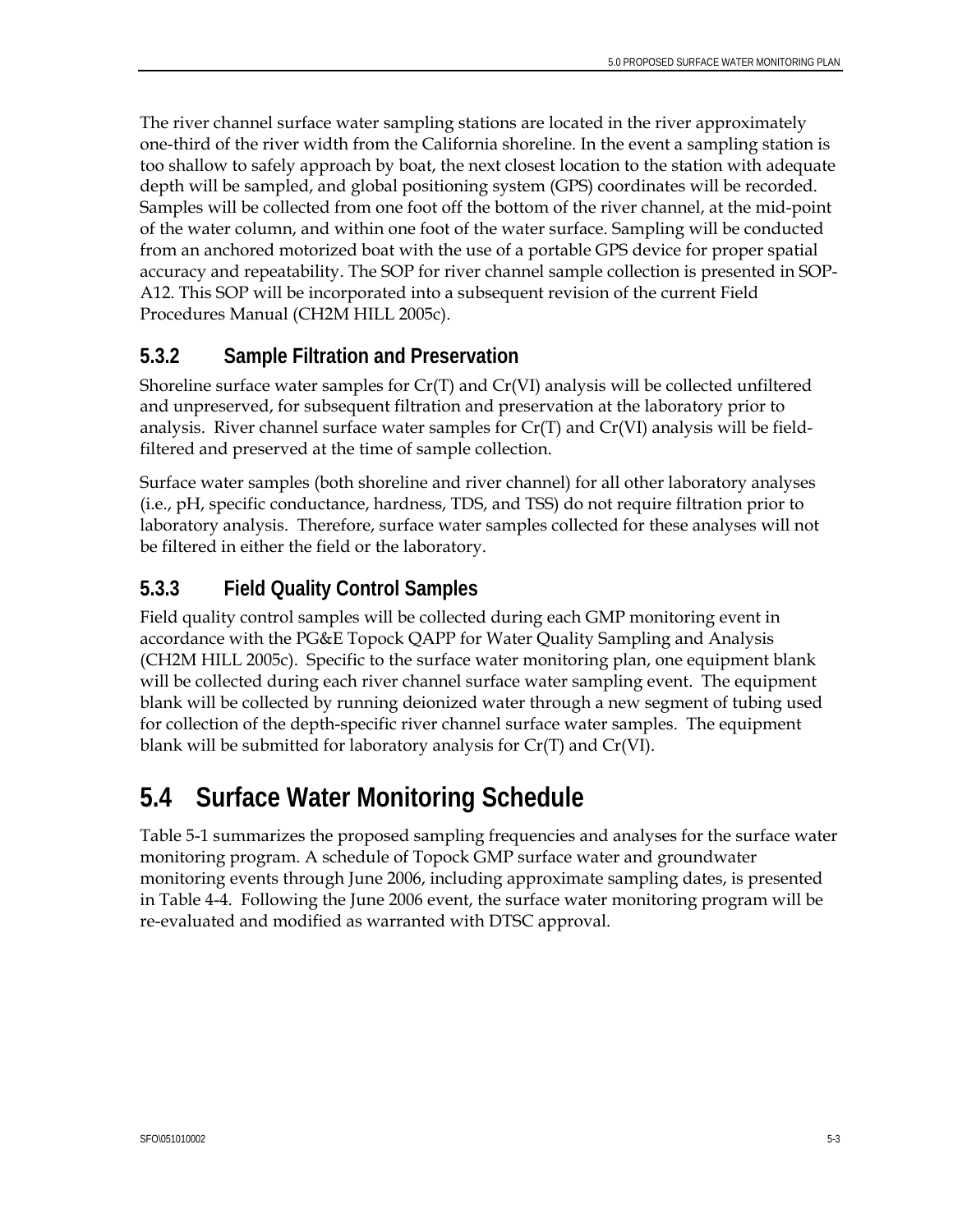#### Site Analytical Parameters, Test Methods, and Reporting Limits *PG&E Topock Compressor Station, Needles, California Monitoring Plan for Groundwater and Surface Water Monitoring Program*

|                                                  |              | <b>Surface Water</b><br>Groundwater |                                 | <b>Drinking Water</b><br>production wells |                                 |                      |                                 |                                                                    |
|--------------------------------------------------|--------------|-------------------------------------|---------------------------------|-------------------------------------------|---------------------------------|----------------------|---------------------------------|--------------------------------------------------------------------|
| <b>Analytical Parameter</b>                      | <b>Units</b> | Analytical<br>Method                | Minimum<br>Reporting 1<br>Limit | Analytical<br>Method                      | Minimum<br>Reporting 1<br>Limit | Analytical<br>Method | Minimum<br>Reporting 1<br>Limit | <b>Drinking Water</b><br>Maximum<br>4<br><b>Contaminant Levels</b> |
| <b>Constituents of Concern (COCs)</b>            |              |                                     |                                 |                                           |                                 |                      |                                 |                                                                    |
| <b>Hexavalent Chromium</b>                       | µg/L         | SW 7196 2                           | 10                              | $---$                                     | ---                             | ---                  | $\qquad \qquad - -$             | Note 5                                                             |
| <b>Hexavalent Chromium</b>                       | µg/L         | SW 7199 3                           | 0.2                             | SW 7199 3                                 | 0.2                             | EPA 218.6            | 0.0002                          | Note 5                                                             |
| Total Chromium, dissolved                        | $\mu$ g/L    | <b>SW 6010B</b>                     | $\mathbf{1}$                    | <b>SW 6010B</b>                           | 1                               | EPA 200.7            | 0.001                           | 50; Note 5                                                         |
| <b>Constituents of Potential Concern (COPCs)</b> |              |                                     |                                 |                                           |                                 |                      |                                 |                                                                    |
| pH                                               | pH units     | EPA 150.1                           | 0.1                             | EPA 150.1                                 | 0.1                             | EPA 150.1            | 0.1                             | $6.5 - 8.5*$                                                       |
| Specific conductance                             | $\mu$ S/cm   | EPA 120.1                           | $\overline{c}$                  | EPA 120.1                                 | $\overline{2}$                  | EPA 120.1            | $\overline{2}$                  | 1600*                                                              |
| Lead, dissolved                                  | µg/L         | <b>SW 6010B</b>                     | 5                               |                                           | ---                             | ---                  | ---                             | not established                                                    |
| TPH-Extractable (Diesel Range)                   | mg/L         | EPA 8015M                           | 0.5                             |                                           | ---                             |                      | $---$                           | not established                                                    |
| TPH-Extractable (Motor Oil Range)                | mg/L         | EPA 8015M                           | 0.5                             | ---                                       | ---                             | ---                  | ---                             | not established                                                    |
| <b>Constituents of Interest (COIs)</b>           |              |                                     |                                 |                                           |                                 |                      |                                 |                                                                    |
| <b>Hardness</b>                                  | mg/L         | ---                                 | $\overline{a}$                  | EPA 130.2                                 | ---                             | ---                  | ---                             | not established                                                    |
| TDS (mg/L)                                       | mg/L         | ---                                 | $---$                           | EPA 160.1                                 | 10                              | ---                  | ---                             | 500*                                                               |
| TSS (mg/L)                                       | mg/L         | ---                                 | $---$                           | EPA 160.2                                 | 10                              | ---                  | $---$                           | not established                                                    |
| Antimony, dissolved                              | $\mu$ g/L    | <b>SW 6010B</b>                     | 3                               | ---                                       | ---                             | ---                  | ---                             | 6                                                                  |
| Arsenic, dissolved                               | µg/L         | <b>SW 6010B</b>                     | 5                               |                                           | ---                             |                      | ---                             | 50                                                                 |
| Barium, dissolved                                | µg/L         | <b>SW 6010B</b>                     | 500                             | ---                                       | ---                             | ---                  | ---                             | 1000                                                               |
| Beryllium, dissolved                             | µg/L         | <b>SW 6010B</b>                     | 1                               | ---                                       | ---                             | ---                  | ---                             | 4                                                                  |
| Cadmium, dissolved                               | µg/L         | <b>SW 6010B</b>                     | 2                               |                                           |                                 |                      | ---                             | 5                                                                  |
| Cobalt, dissolved                                | µg/L         | <b>SW 6010B</b>                     | 5                               | ---                                       |                                 | ---                  | ---                             | not established                                                    |
| Copper, dissolved                                | µg/L         | <b>SW 6010B</b>                     | 10                              | ---                                       |                                 | ---                  | ---                             | 1000*                                                              |
| Mercury, dissolved                               | $\mu g/L$    | <b>SW 7470A</b>                     | 0.2                             | ---                                       | ---                             | ---                  | ---                             | $\overline{2}$                                                     |
| Molybdenum, dissolved                            | µg/L         | <b>SW 6010B</b>                     | 5                               | $---$                                     | ---                             | ---                  | $---$                           | not established                                                    |
| Nickel, dissolved                                | µg/L         | <b>SW 6010B</b>                     | 20                              | ---                                       | ---                             | ---                  | ---                             | 100                                                                |
| Selenium, dissolved                              | µg/L         | <b>SW 6010B</b>                     | 5                               | ---                                       | ---                             |                      | ---                             | 50                                                                 |
| Silver, dissolved                                | µg/L         | <b>SW 6010B</b>                     | 5                               |                                           | ---                             |                      | ---                             | 100*                                                               |
| Thallium, dissolved                              | $\mu$ g/L    | <b>SW 6010B</b>                     | 1                               |                                           |                                 | ---                  | ---                             | $\overline{2}$                                                     |
| Vanadium, dissolved                              | $\mu$ g/L    | <b>SW 6010B</b>                     | 5                               |                                           |                                 |                      | ---                             | not established                                                    |
| Zinc, dissolved                                  | µg/L         | <b>SW 6010B</b>                     | 20                              | ---                                       | ---                             | $---$                | $---$                           | 5000*                                                              |

*G:\PacificGasElectricCo\TopockProgram\Database\Tuesdai\GMP\_WK* 1 of 2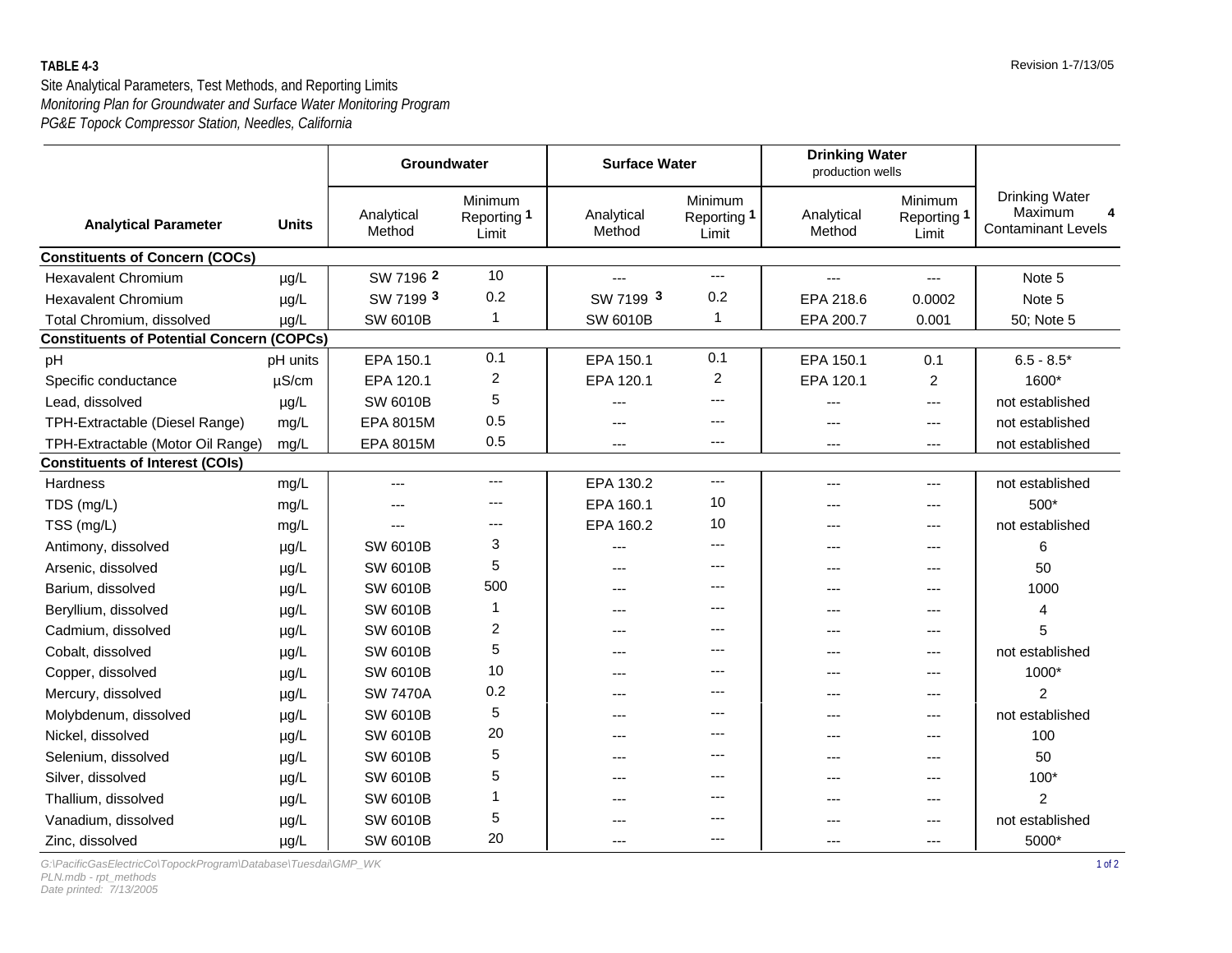#### Site Analytical Parameters, Test Methods, and Reporting Limits *PG&E Topock Compressor Station, Needles, California Monitoring Plan for Groundwater and Surface Water Monitoring Program*

|                                       |              | Groundwater           |                                 | <b>Surface Water</b>  |                                 | <b>Drinking Water</b><br>production wells |                                        |                                                                           |
|---------------------------------------|--------------|-----------------------|---------------------------------|-----------------------|---------------------------------|-------------------------------------------|----------------------------------------|---------------------------------------------------------------------------|
| <b>Analytical Parameter</b>           | <b>Units</b> | Analytical<br>Method  | Minimum<br>Reporting 1<br>Limit | Analytical<br>Method  | Minimum<br>Reporting 1<br>Limit | Analytical<br>Method                      | <b>Minimum</b><br>Reporting 1<br>Limit | <b>Drinking Water</b><br><b>Maximum</b><br>4<br><b>Contaminant Levels</b> |
| <b>Field Water Quality Parameters</b> |              |                       |                                 |                       |                                 |                                           |                                        |                                                                           |
| Temperature                           | °C           | Field Instrumentation | $---$                           | Field Instrumentation | $\qquad \qquad -$               | Field Instrumentation                     | ---                                    |                                                                           |
| Specific Conductance                  | $\mu$ S/cm   | Field Instrumentation | $\frac{1}{2}$                   | Field Instrumentation | $---$                           | Field Instrumentation                     | $---$                                  |                                                                           |
| Dissolved Oxygen                      | mg/L         | Field Instrumentation | $--$                            | Field Instrumentation | $\qquad \qquad \cdots$          | Field Instrumentation                     | $---$                                  |                                                                           |
| Oxidation-Reduction Potential         | mV           | Field Instrumentation | $\scriptstyle\cdots$            | Field Instrumentation | $---$                           | Field Instrumentation                     | $---$                                  |                                                                           |
| pH                                    | pH units     | Field Instrumentation | $\hspace{0.05cm} \ldots$        | Field Instrumentation | $---$                           | Field Instrumentation                     | ---                                    |                                                                           |
| Turbidity                             | <b>NTU</b>   | Field Instrumentation | $\scriptstyle\cdots$            | Field Instrumentation | ---                             | Field Instrumentation                     | $---$                                  |                                                                           |

Notes:

Minimum reporting limit for undiluted samples. Reporting limits are increased when sample dilution is required. **1**

2 Method SW 7196A is used for samples collected from monitoring wells where prior monitoring has detected hexavalent chromium [CR(VI)] concentrations above 100 micrograms per liter (ug/L).

<sup>3</sup> Method SW 7199 is used for all surface water samples and all groundwater samples collected from monitoring wells where prior monitoring has not detected Cr(VI) concentrations above 100 ug/L.

Drinking water maximum contaminant levels (MCLs) listed are California primary MCLs. **4**

#### **5 Additional Arizona (ADEQ) water quality standards for Chromium: (source: Arizona Administrative Register, Title 18, Section R18-11-109, Appendix A)**

Surface water aquatic/wildlife chronic toxicity: dissolved Cr(VI) 11 µg/L Surface water aquatic/wildlife acute toxicity: dissolved Cr(VI) 16 µg/L Surface water fish consumption: total recoverable Cr(VI) 2,000 µg/L Surface water full-body contact: total recoverable Cr(VI) 4,200 µg/L Domestic water source: total recoverable Cr(VI) 21 µg/L, and total recoverable Cr(T) 100 µg/L

Hardness is the sum of the calcium and magnesium concentrations, expressed as calcium carbonate (CaCO3) in milligrams per liter (mg/L)

- **\*** secondary MCL
- --- not applicable
- TDS Total Dissolved Solids
- TSS Total Suspended Solids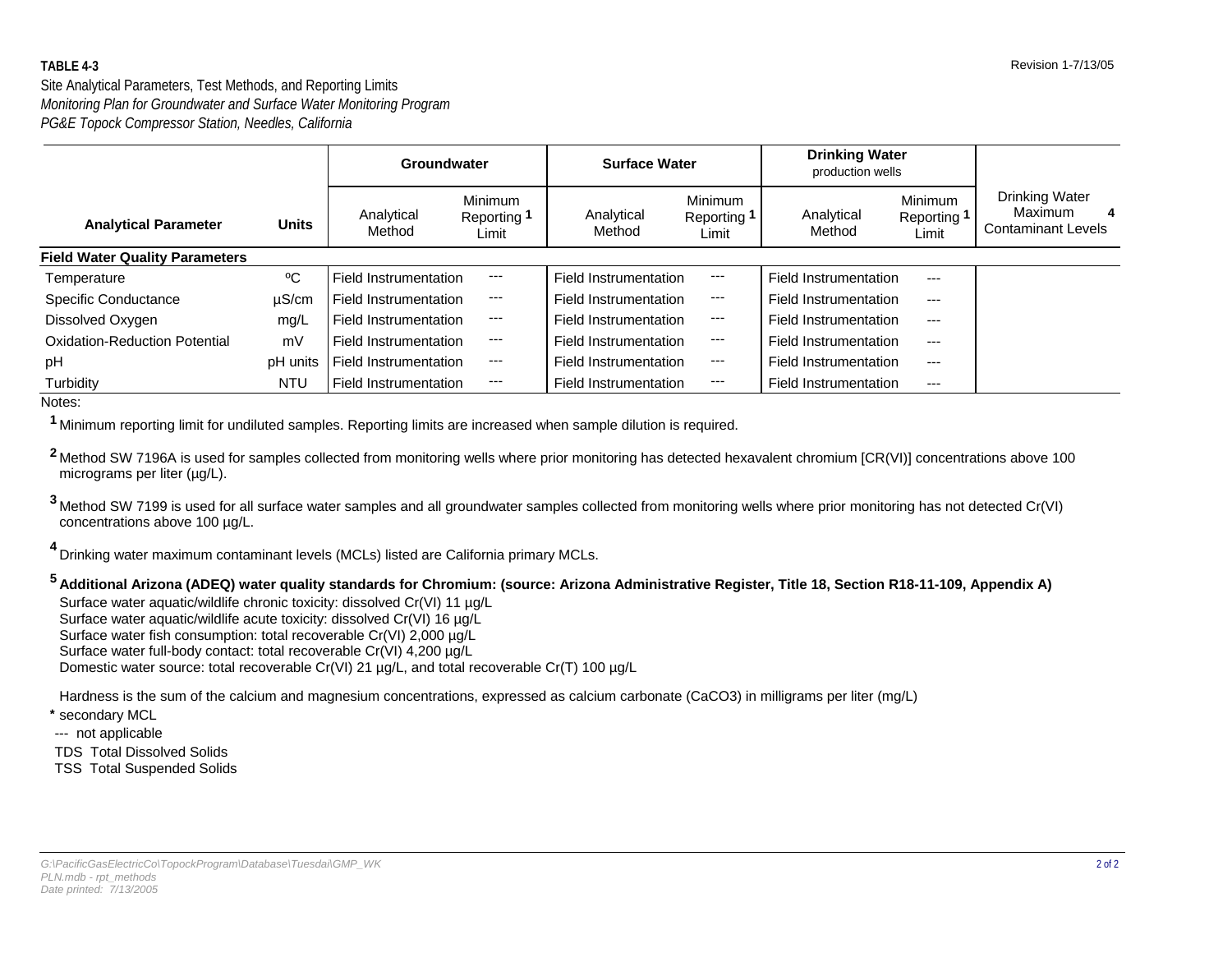| <b>Month</b> | <b>Start</b><br><b>Week/Dates</b> | <b>Monitoring</b><br><b>Event</b> | Event<br><b>Type</b> | <b>Notes</b>                                                |
|--------------|-----------------------------------|-----------------------------------|----------------------|-------------------------------------------------------------|
| 2005         |                                   |                                   |                      |                                                             |
|              |                                   | 2005-051-M01                      |                      |                                                             |
| January      | 1/10/2005<br>1/25/2005            | 2005-052-W04                      | M<br><b>BW</b>       | Resample for 4th quarter 2004 event. Shoreline SW sampling. |
| February     | 2/7/2005                          | 2005-053-M02                      | M                    | Shoreline SW sampling.                                      |
|              | 2/14/2005                         | 2005-MW-27-confirm                | W                    | Confirmation sampling.                                      |
|              | 2/23/2005                         | 2005-054-W08                      | <b>BW</b>            | Instituted weekly sampling under Contingency Plan.          |
| March        | 3/1/2005                          | 2005-055-W09                      | W                    |                                                             |
|              | 3/7/2005                          | 2005-056-Q1                       | Q                    | Chromium filtration test round 1 and shoreline SW sampling. |
|              | 3/13/2005                         | IM1-2005-057                      | W                    |                                                             |
|              | 3/22/2005                         | 2005-058-W12                      | <b>BW</b>            |                                                             |
|              | 3/29/2005                         | 2005-059-W13                      | W                    |                                                             |
| April        | 4/4/2005                          | 2005-060-M04                      | M                    | Chromium filtration test round 2 and shoreline SW sampling. |
|              | 4/12/2005                         | 2005-061-W15                      | W                    |                                                             |
|              | 4/19/2005                         | 2005-062-W16                      | <b>BW</b>            |                                                             |
|              | 4/26/2005                         | 2005-063-W17                      | W                    |                                                             |
| May          | 5/2/2005                          | 2005-064-M05                      | M                    | Shoreline SW sampling.                                      |
|              | 5/10/2005                         | 2005-065-W19                      | W                    | Weekly contingency sampling reduced to one well.            |
|              | 5/17/2005                         | 2005-066 - W20                    | <b>BW</b>            |                                                             |
|              | 5/24/2005                         | 2005-067-W21                      | W                    |                                                             |
|              | 5/31/2005                         | 2005-068-W22                      | <b>BW</b>            |                                                             |
| June         | 6/7/2005                          | 2005-069-W23                      | W                    |                                                             |
|              | 6/13/2005                         | 2005-070-Q2                       | Q                    | Shoreline SW sampling.                                      |
|              | 6/21/2005                         | 2005-071-W25                      | W                    |                                                             |
|              | 6/29/2005                         | 2005-072-W26                      | <b>BW</b>            |                                                             |
| July         | 7/5/2005                          | 2005-073-W27                      | W                    |                                                             |
|              | 7/12/2005                         | 2005-074-M07                      | $M^*$                | River channel and shoreline SW sampling.                    |
|              | 7/19/2005                         | 2005-075-W29                      | W                    |                                                             |
|              | 7/26/2005                         | 2005-076-W30                      | <b>BW</b>            |                                                             |
| August       | 8/2/2005                          | 2005-077-W31                      | W                    |                                                             |
|              | 8/8/2005                          | 2005-078-M08                      | M                    | Shoreline SW sampling.                                      |
|              | 8/16/2005                         | 2005-079-W33                      | W                    |                                                             |
|              | 8/23/2005                         | 2005-080-W34                      | <b>BW</b>            |                                                             |
|              | 8/30/2005                         | 2005-081-W35                      | W                    |                                                             |
| September    | 9/6/2005                          | 2005-082-W36                      | BW                   |                                                             |
|              | 9/13/2005                         | 2005-083-W37                      | W                    |                                                             |
|              | 9/19/2005                         | 2005-084-Q3                       | $\mathsf{Q}^\star$   | River channel and shoreline SW sampling.                    |
|              | 9/28/2005                         | 2005-085-W39                      | W                    |                                                             |
| October      | 10/4/2005                         | 2005-086-M10                      | M                    | Shoreline SW sampling.                                      |
|              | 10/11/2005                        | 2005-087-W41                      | W                    |                                                             |
|              | 10/18/2005                        | 2005-088-W42                      | <b>BW</b>            |                                                             |
|              | 10/25/2005                        | 2005-089-W43                      | W                    |                                                             |
| November     | 10/31/2005                        | 2005-090-M11                      | M                    | Shoreline SW sampling.                                      |
|              | 11/8/2005                         | 2005-091-W45                      | W                    |                                                             |
|              | 11/15/2005                        | 2005-092-W46                      | <b>BW</b>            |                                                             |
|              | 11/22/2005                        | 2005-093-W47                      | W                    |                                                             |
|              | 11/29/2005                        | 2005-094-W48                      | <b>BW</b>            |                                                             |
| December     | 12/6/2005                         | 2005-095-W49                      | W                    |                                                             |

*G:\PacificGasElectricCo\TopockProgram\Database\Tuesdai\GMP\_WK* 1 of 2 *PLN.mdb - rpt\_SummarySch*

*Date printed: 7/13/2005*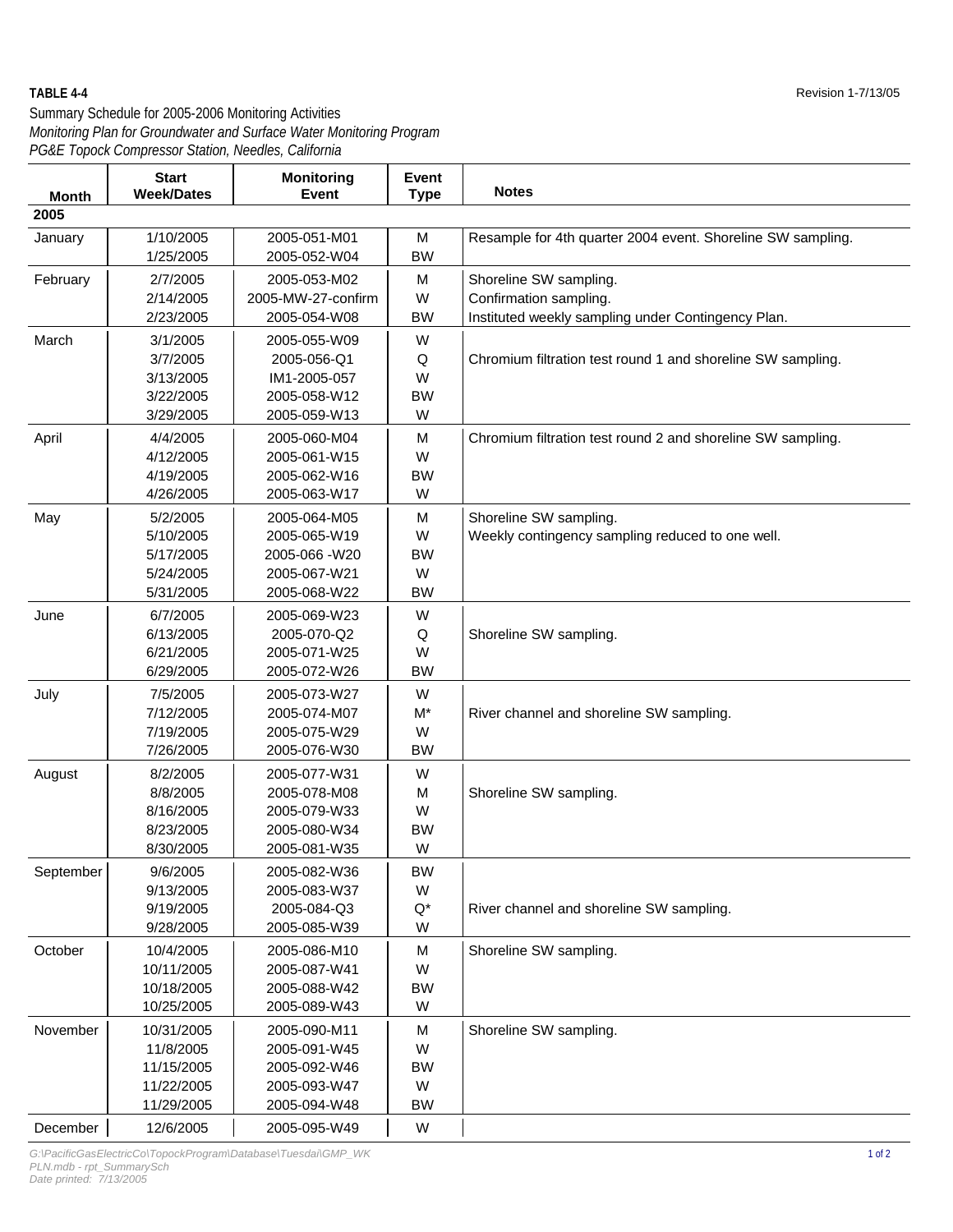#### Summary Schedule for 2005-2006 Monitoring Activities *PG&E Topock Compressor Station, Needles, California Monitoring Plan for Groundwater and Surface Water Monitoring Program*

| <b>Month</b> | <b>Start</b><br><b>Week/Dates</b> | <b>Monitoring</b><br><b>Event</b> | <b>Event</b><br><b>Type</b> | <b>Notes</b>                                                            |
|--------------|-----------------------------------|-----------------------------------|-----------------------------|-------------------------------------------------------------------------|
| December     | 12/12/2005                        | 2005-096-A1                       | $A^*$                       | Includes quarterly requirements; river channel & shoreline SW sampling. |
|              | 12/20/2005                        | 2005-097-W51                      | W                           |                                                                         |
|              | 12/28/2005                        | 2005-098-W52                      | <b>BW</b>                   |                                                                         |
| 2006         |                                   |                                   |                             |                                                                         |
| January      | 1/4/2006                          | 2006-099-W01                      | W                           |                                                                         |
|              | 1/9/2006                          | 2006-100-M01                      | $M^*$                       | River channel and shoreline SW sampling.                                |
|              | 1/18/2006                         | 2006-101-W03                      | W                           |                                                                         |
|              | 1/24/2006                         | 2006-102-W04                      | <b>BW</b>                   |                                                                         |
| February     | 2/1/2006                          | 2006-103-W05                      | W                           |                                                                         |
|              | 2/6/2006                          | 2006-104-M02                      | $M^*$                       | River channel and shoreline SW sampling.                                |
|              | 2/15/2006                         | 2006-105-W07                      | W                           |                                                                         |
|              | 2/21/2006                         | 2006-106-W08                      | <b>BW</b>                   |                                                                         |
| March        | 3/1/2006                          | 2006-107-W09                      | W                           |                                                                         |
|              | 3/6/2006                          | 2006-108-Q1                       | $Q^*$                       | River channel and shoreline SW sampling.                                |
|              | 3/15/2006                         | 2006-109-W11                      | W                           |                                                                         |
|              | 3/21/2006                         | 2006-110-W12                      | <b>BW</b>                   |                                                                         |
|              | 3/29/2006                         | 2006-111-W13                      | W                           |                                                                         |
| April        | 4/3/2006                          | 2006-112-M04                      | M                           | Shoreline SW sampling.                                                  |
|              | 4/12/2006                         | 2006-113-W15                      | W                           |                                                                         |
|              | 4/18/2006                         | 2006-114-W16                      | <b>BW</b>                   |                                                                         |
|              | 4/26/2006                         | 2006-115-W17                      | W                           |                                                                         |
| May          | 5/8/2006                          | 2006-116-M05                      | M                           | Shoreline SW sampling.                                                  |
|              | 5/17/2006                         | 2006-117-W20                      | W                           |                                                                         |
|              | 5/23/2006                         | 2006-118-W21                      | <b>BW</b>                   |                                                                         |
|              | 5/31/2006                         | 2006-119-W22                      | W                           |                                                                         |
| June         | 6/5/2006                          | 2006-120-Q2                       | $Q^*$                       | River channel and shoreline SW sampling.                                |
|              | 6/14/2006                         | 2006-121-W24                      | W                           |                                                                         |
|              | 6/20/2006                         | 2006-122-W25                      | <b>BW</b>                   |                                                                         |
|              | 6/28/2006                         | 2006-123-W26                      | W                           |                                                                         |

Notes:

 $M =$  monthly  $Q =$  quarterly  $W =$  weekly  $BW = b$ iweekly  $A =$ annually SW = surface water

\* Depth-specific river channel surface water sampling will be conducted on a quarterly basis after initial July 2005 event (see Section 5), and monthly during low water level periods (typically December through March). Low-water stage events will be evaluated based upon projected river levels.

Sampling events through June 20, 2005 have been completed, later sampling events are scheduled and subject to change.

Forecasted weekly contingency sampling to continue only under DTSC direction.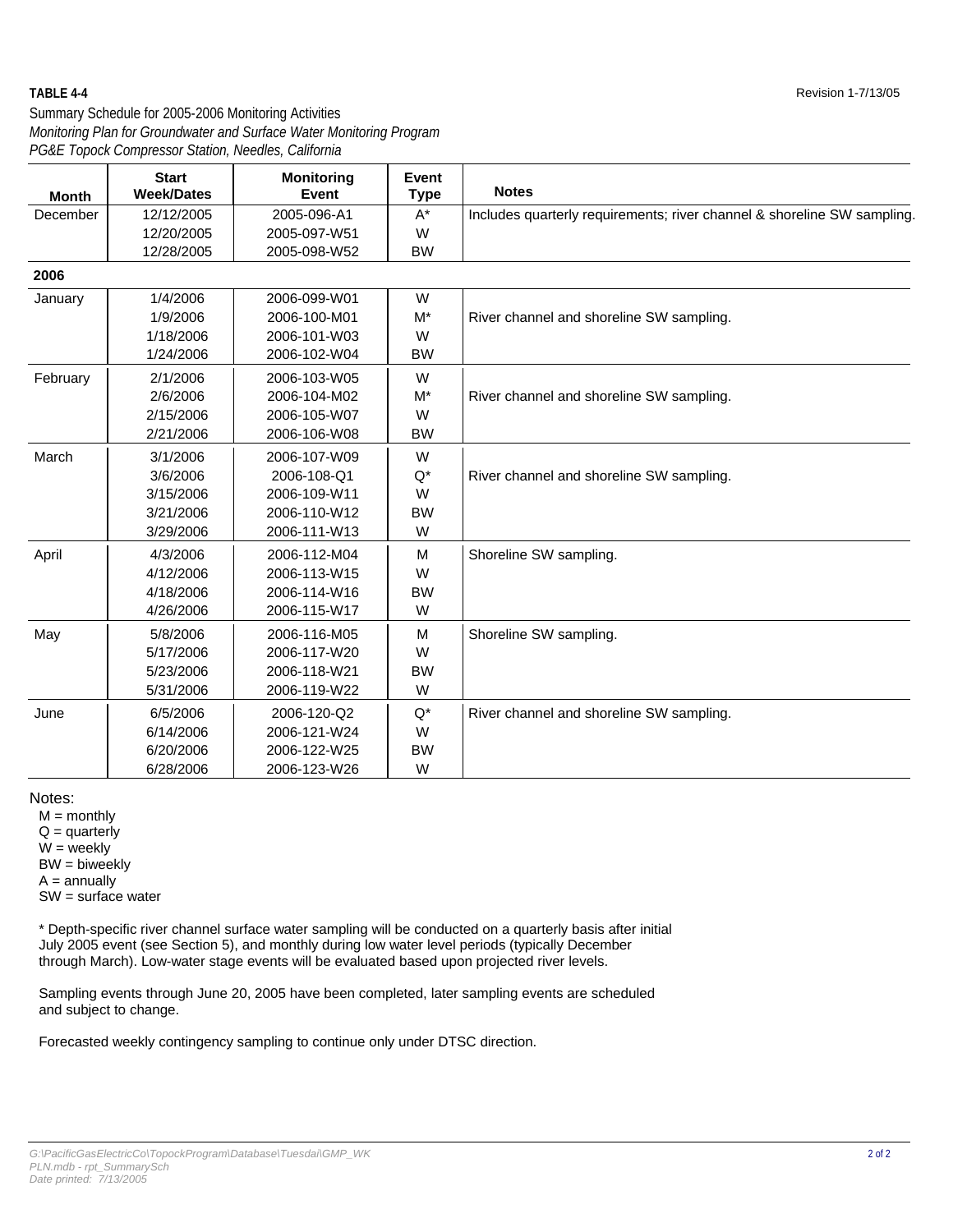#### **TABLE 5-1**

Surface Water Sampling Analyses and Frequencies *PG&E Topock Compressor Station, Needles, California Monitoring Plan for Groundwater and Surface Water Monitoring Program*

|                                    |                               |                          | <b>Analytical Parameters and Frequencies</b> |    |                 |            |            |  |  |  |  |
|------------------------------------|-------------------------------|--------------------------|----------------------------------------------|----|-----------------|------------|------------|--|--|--|--|
| <b>Well ID</b>                     | <b>Hexavalent</b><br>Chromium | <b>Total</b><br>Chromium | <b>Specific</b><br>Conductance               | pH | <b>Hardness</b> | <b>TDS</b> | <b>TSS</b> |  |  |  |  |
| <b>River Channel Surface Water</b> |                               |                          |                                              |    |                 |            |            |  |  |  |  |
| C-CON                              | $Q-M^*$                       | $Q-M^*$                  | Q                                            | Q  | $Q-M^*$         | Q          | Q          |  |  |  |  |
| $C-I-3$                            | $Q-M^*$                       | $Q-M^*$                  | Q                                            | Q  | $Q-M^*$         | Q          | Q          |  |  |  |  |
| C-NR1                              | $Q-M^*$                       | $Q-M^*$                  | Q                                            | Q  | $Q-M^*$         | Q          | Q          |  |  |  |  |
| C-NR3                              | $Q-M^*$                       | $Q-M^*$                  | Q                                            | Q  | $Q-M^*$         | Q          | Q          |  |  |  |  |
| C-NR4                              | $Q-M^*$                       | $Q-M^*$                  | Q                                            | Q  | $Q-M^*$         | Q          | Q          |  |  |  |  |
| C-R22                              | $Q-M^*$                       | $Q-M^*$                  | Q                                            | Q  | $Q-M^*$         | Q          | Q          |  |  |  |  |
| C-R27                              | $Q-M^*$                       | $Q-M^*$                  | Q                                            | Q  | $Q-M^*$         | Q          | Q          |  |  |  |  |
| C-TAZ                              | $Q-M^*$                       | $Q-M^*$                  | Q                                            | Q  | $Q-M^*$         | Q          | Q          |  |  |  |  |
| <b>Shoreline Surface Water</b>     |                               |                          |                                              |    |                 |            |            |  |  |  |  |
| CON                                | $Q - M$                       | $Q - M$                  | Q                                            | Q  | ---             | ---        |            |  |  |  |  |
| $-3$                               | $Q - M$                       | $Q - M$                  | Q                                            | Q  | ---             | ---        |            |  |  |  |  |
| <b>NR-1</b>                        | $Q - M$                       | $Q - M$                  | Q                                            | Q  | ---             |            |            |  |  |  |  |
| <b>NR-2</b>                        | $Q - M$                       | $Q - M$                  | Q                                            | Q  | ---             |            |            |  |  |  |  |
| NR-3                               | $Q - M$                       | $Q - M$                  | Q                                            | Q  |                 |            |            |  |  |  |  |
| $R-22$                             | $Q - M$                       | $Q - M$                  | Q                                            | Q  | ---             | ---        |            |  |  |  |  |
| $R-27$                             | $Q - M$                       | $Q - M$                  | Q                                            | Q  |                 |            |            |  |  |  |  |
| $R-28$                             | $Q - M$                       | $Q - M$                  | Q                                            | Q  |                 |            |            |  |  |  |  |
| <b>RRB</b>                         | $Q - M$                       | $Q - M$                  | Q                                            | Q  |                 | ---        |            |  |  |  |  |

#### Notes:

See Table 4-3 for list of methods and reporting limits.

 $M =$  monthly

 $Q =$  quarterly

--- = not applicable

\* Depth-specific river channel surface water sampling will be conducted on a quarterly basis after initial July 2005 event (see Section 5), and monthly during low water level periods (typically December through March). Low-water stage events will be evaluated based upon projected river levels.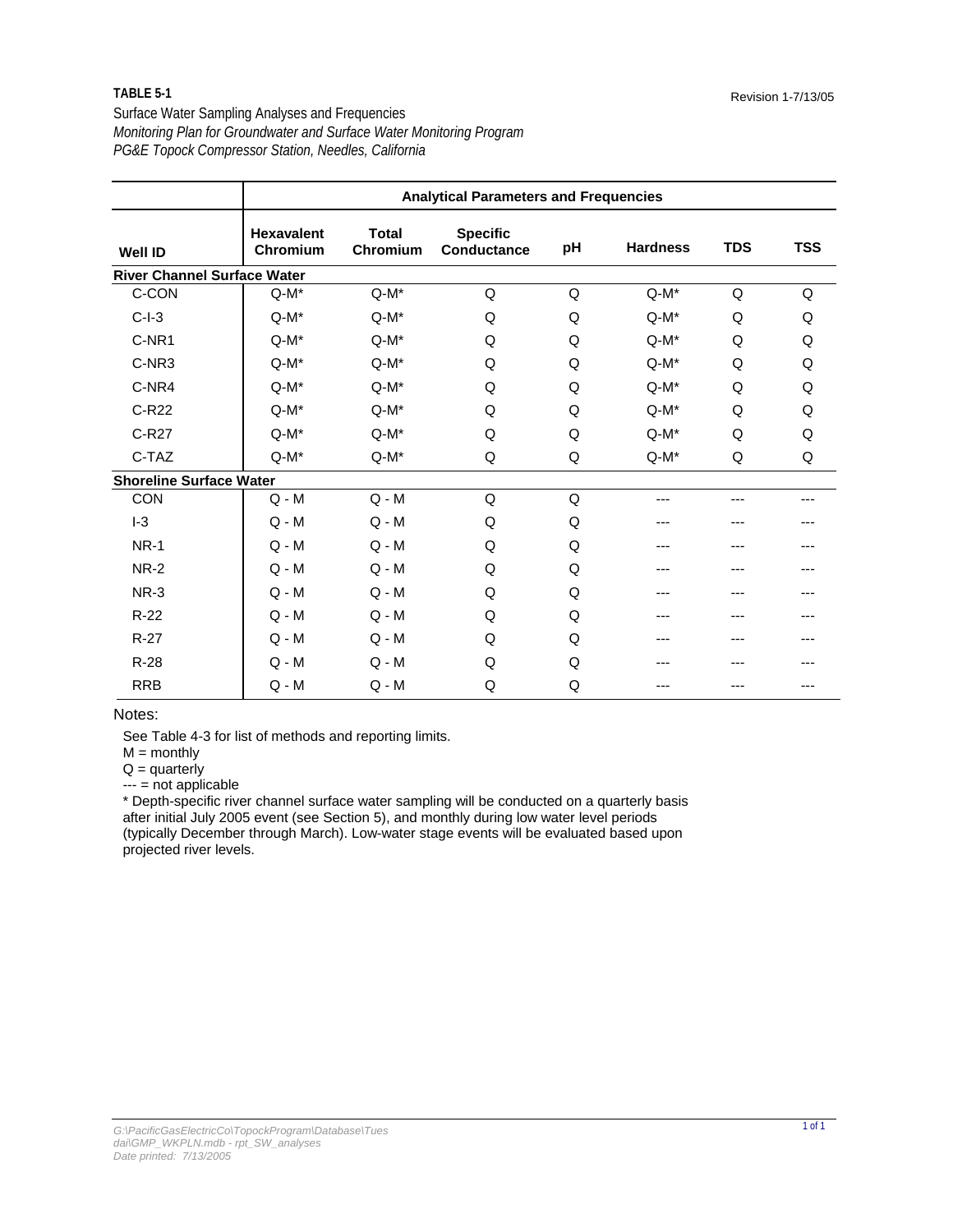

BAO \\ZINFANDEL\PROJ\PACIFICGASELECTRICCO\TOPOCKPROGRAM\GIS\MXD\2005\GMP\_RIVER\_SWLOCS\_JULY05.MXD GMP\_RIVER\_SWLOCS\_JULY05.PDF 7/7/2005 10:08:43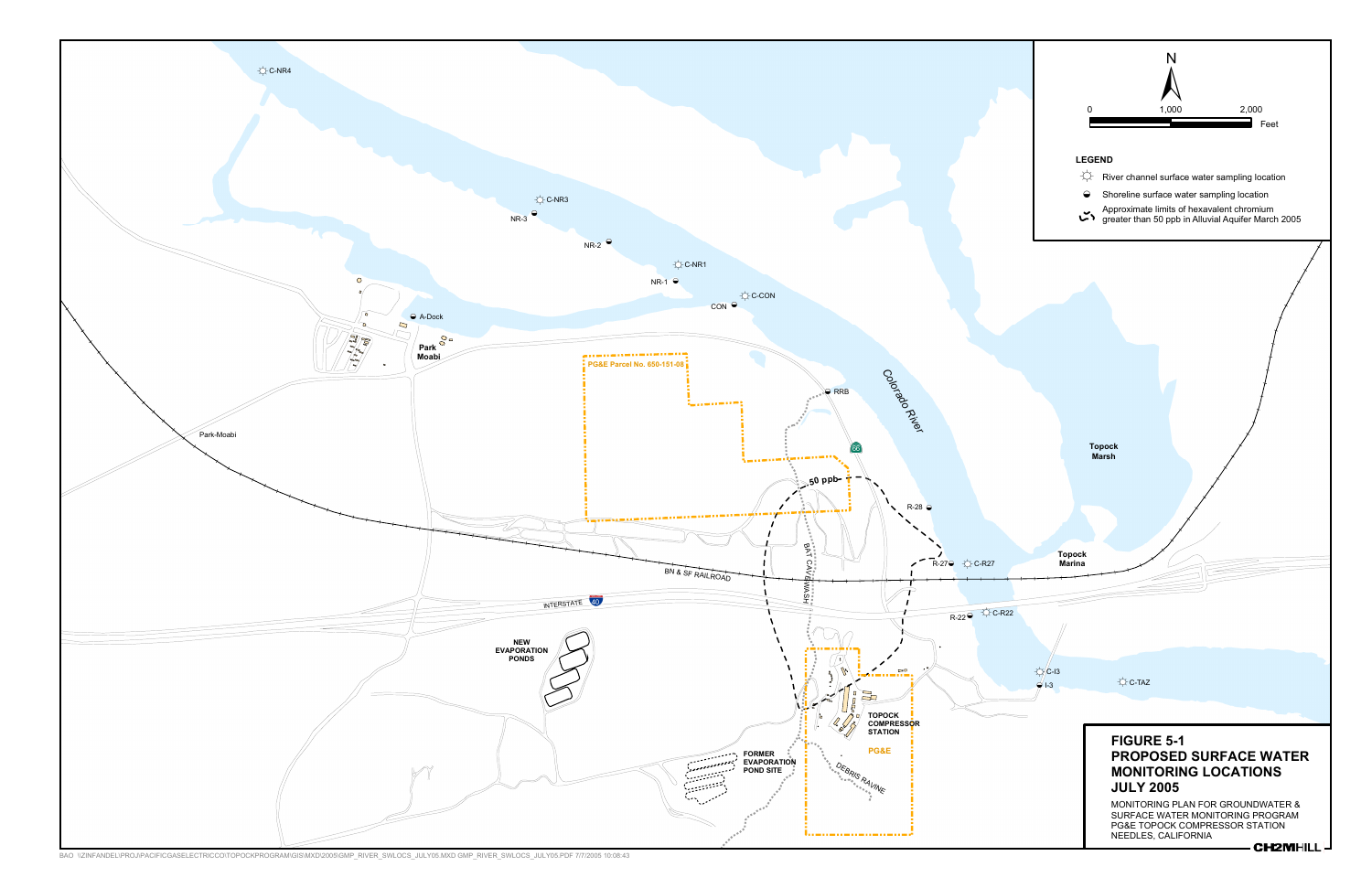#### **SOP-A12**

#### **Depth-Specific River Water Sampling Standard Operating Procedures for PG&E Topock Program**

This standard operating procedure (SOP) addresses the procedures and equipment to be used for river channel surface water sampling at the Topock site. This SOP should be used for depth-specific river channel surface water sampling stations on the Colorado River.

#### **REQUIRED DOCUMENTS**

- 1) Event-specific sampling and analysis plan (SAP).
- 2) Applicable project work plan or monitoring plan. Refer to Topock Program Sampling, Analysis, and Field Procedures Manual and QAPP (Field Procedures Manual), as required.
- 3) Topock Program Health and Safety Plan (HSP).
- 4) Blank sampling logs and field notebook.

#### **PREPARATION & SETUP**

- 1) Review event-specific SAP or event-specific field instructions, previous sampling logs, Field Procedures Manual, and HSP.
- 2) Initiate field logbook for sampling activity.
- 3) Inspect all equipment and calibrate field water quality (WQ) meters according to SOP-A9, *Calibration of Field Instruments*.
- 4) Inventory sample bottles, required analyses, and confirm the lab courier schedule.
- 5) Field-check and set up sampling equipment: WQ meters, health and safety apparatuses (life vest, rescue rope, life preserver), water depth meter or depth-finder, peristaltic pump, filters, sufficient tygon and silicone tubing, polypropylene rope, sampling equipment, etc.

#### **SAMPLING PROCEDURES**

- 6) Prepare river water sampling log (use attached form).
- 7) The sampling team will travel to each river sampling station in a motorized boat. A safety inspection of the boat will be performed by the field crew prior to boarding (check for fire extinguisher, etc.). Samples will be collected from selected stations on the river approximately one-third the river width from the California shoreline.
- 8) Collect an equipment blank sample prior to sampling by running deionized water through a new segment of tubing.
- 9) An industry standard (Trimble or similar) resource grade handheld DGPS unit (GeoXT or similar) will be used with real-time correction (wide area augmentation system) to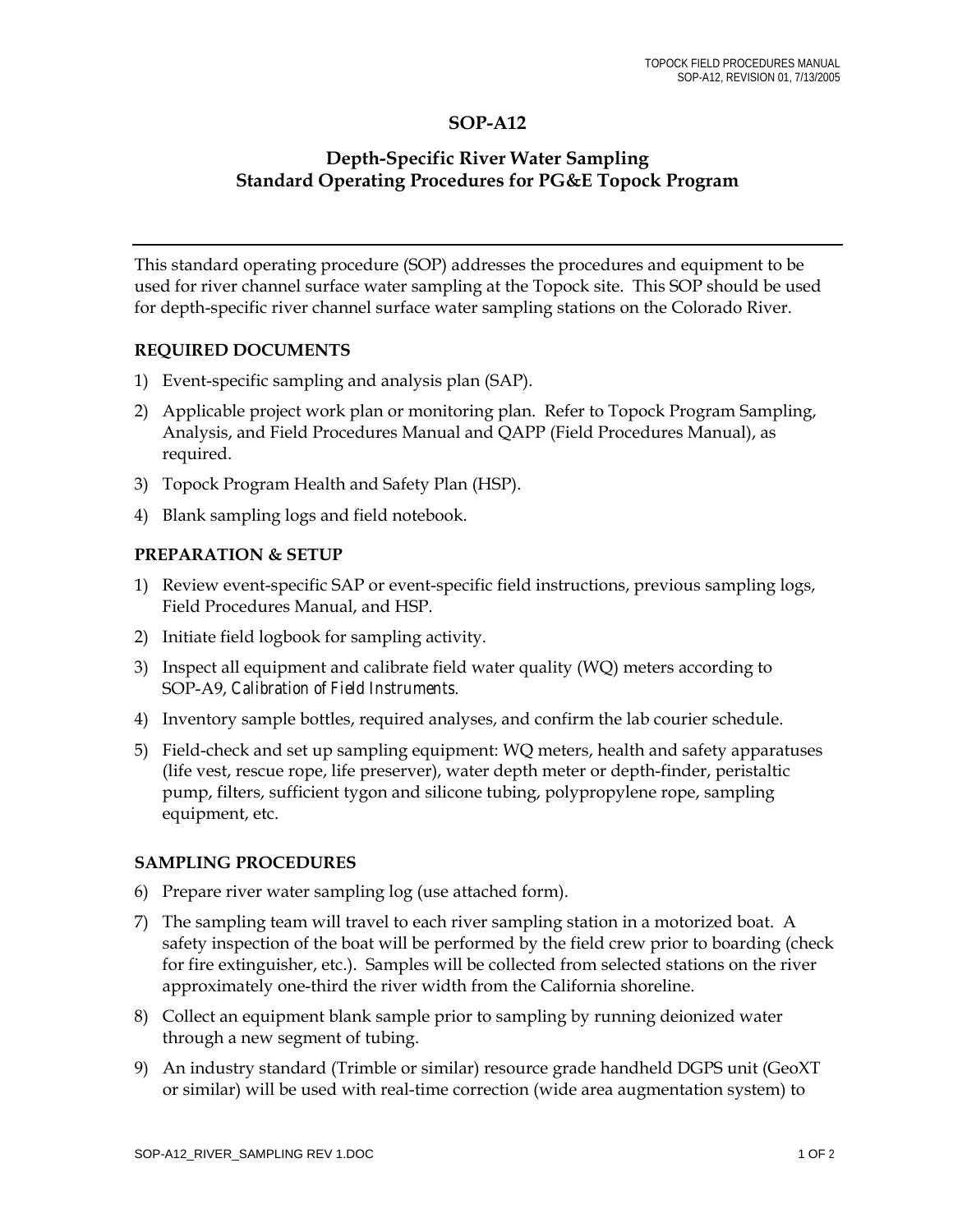locate the river channel sampling stations within a 1 meter radius (68% of the time, commonly referred to 1 sigma accuracy). At each location, two anchors should be positioned upstream at least 10 feet from each other (Attachment A). Record the GPS coordinates on the sampling log. In the event a sampling station is too shallow to safely approach by boat, the next closest location with adequate depth will be sampled and a remark noted on the sampling log with the new GPS coordinates.

- 10) Record the depth of the river at each sampling station using the depth-finder or a weighted tape. If a weighted tape is used, read the tape at the river water surface when the weight touches the river floor. Record river depth on the sample log.
- 11) Samples will be collected from three depths at each river channel sampling station: 1 foot from the bottom of the river, at the mid-point of the water column, and 1 foot from the water surface. Calculate the depth of the midpoint of the water column and record on the sample log.
- 12) Samples are to be collected using a variable-speed peristaltic pump with ¾-inch tygon tubing attached to a weighted polypropylene rope (Attachment A) and a segment of silicone tubing for use in the peristaltic pump. Dedicated tubing will be used for each sample depth at each sample station. Once the sampling depths have been calculated for each station, pre-cut three pieces of tygon tubing and attach them to the rope so that their intakes are at the proper sampling depths. Lower the weighted rope and tubing until the weight touches the river bottom and the tubing intakes are at the correct depths. Confirm river depth using the depth-finder or weighted tape. Attach the discharge end of the sample tubing to the flow cell of the water quality meter. Start the peristaltic pump and allow the flow cell to fill and the water to equilibrate for approximately 3 minutes, or until the temperature readings remain stable for 30 seconds  $(+/-1 \degree C)$ . Record the time, pH, conductivity, turbidity, dissolved oxygen, temperature, salinity, TDS, and ORP on the field log. Note and provide qualifying remarks if parameter readings are anomalous or unstable due to an instrument problem. Turn off the peristaltic pump, remove tubing from the flow cell, and restart the pump. Attach a 0.45 micron filter when sampling for Cr(T) by USEPA Method 6010B or for Cr(VI) by USEPA Method 7199. Refer to SOP-A6 in the Field Procedures Manual for filtration procedures. Pump approximately 500 ml through the system and begin filling the applicable sample bottles. Remove the filter prior to filling sample bottles for the other analyses, which do not require filtration. Ensure that the samples do not contact any source of metal. Place the samples on ice immediately after collection. Record all sample information on the field log.
- 13) Collect remaining samples for analyses according to the event-specific SAP. Use a new piece of tygon tubing and change out the flexible silicone tubing in the peristaltic pump for each depth, at each location.
- 14) Follow the Field Procedures Manual for sample handling and management, equipment decontamination, and investigation-derived waste (IDW) management.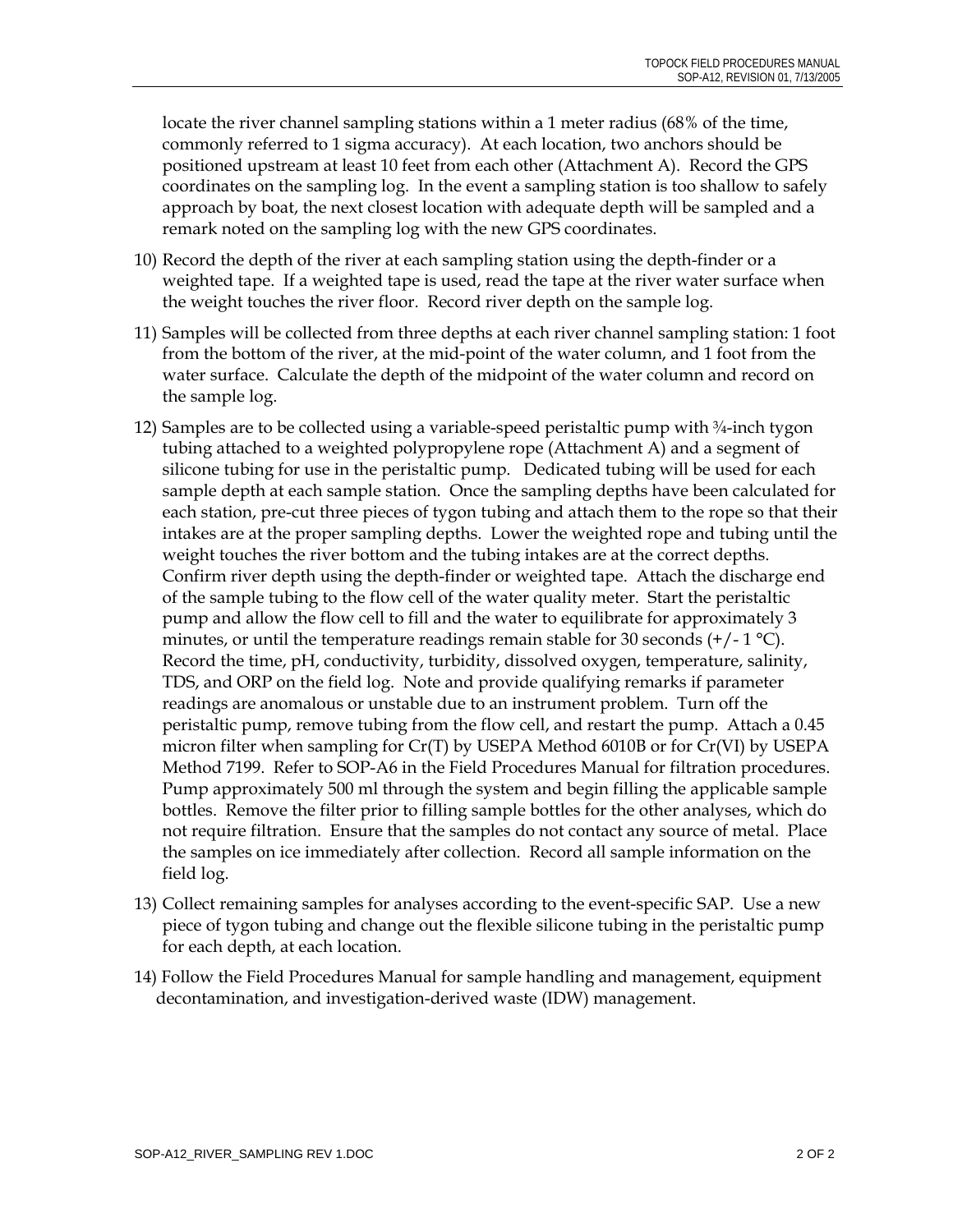|                                                    | Project Name PG&E Topock GMP                                                                                                                                                                                                        |  |           |                                |                                                 |                                            |                       |               |                                |                |                                                                    |  |
|----------------------------------------------------|-------------------------------------------------------------------------------------------------------------------------------------------------------------------------------------------------------------------------------------|--|-----------|--------------------------------|-------------------------------------------------|--------------------------------------------|-----------------------|---------------|--------------------------------|----------------|--------------------------------------------------------------------|--|
|                                                    | Job Number                                                                                                                                                                                                                          |  |           |                                |                                                 |                                            |                       |               |                                |                |                                                                    |  |
| Field Team <b>Field Team Field Team Field Team</b> |                                                                                                                                                                                                                                     |  |           |                                |                                                 |                                            |                       | Page _____ of | GPS Elevation ________________ |                |                                                                    |  |
|                                                    | Field Conditions <b>Example 20</b> Section 20 and 20 Section 20 and 20 Section 20 and 20 Section 20 and 20 Section 20 and 20 Section 20 and 20 Section 20 and 20 Section 20 and 20 Section 20 and 20 Section 20 and 20 Section 20 a |  |           |                                |                                                 |                                            |                       |               |                                |                |                                                                    |  |
|                                                    | Sample ID                                                                                                                                                                                                                           |  | $C-NR1-S$ |                                |                                                 | Sample Time                                |                       |               | GPS Coordinates (measured):    |                |                                                                    |  |
|                                                    | Depth to Sample: _______ Time: ______ Measure Point: _________________ QC Sample No. and Type                                                                                                                                       |  |           |                                |                                                 |                                            |                       |               |                                |                | QC Sample Time __________________                                  |  |
|                                                    | Water Level Meter Serial Number:                                                                                                                                                                                                    |  |           |                                | Water Quality Meter Serial Number:              |                                            |                       |               | Sampling Method:               |                |                                                                    |  |
| Sample Location<br>(Upper, Mid, Lower)             | Time                                                                                                                                                                                                                                |  | pH        | Conductivity                   | Turbidity<br><b>NTU</b>                         | Diss. Oxygen<br>mg/L                       | Temp.<br>$^{\circ}$ C | Salinity<br>% | TDS<br>g/L                     | Eh / ORP<br>mv | Comments<br>(See descriptors below)                                |  |
|                                                    |                                                                                                                                                                                                                                     |  |           |                                |                                                 |                                            |                       |               |                                |                |                                                                    |  |
|                                                    |                                                                                                                                                                                                                                     |  |           |                                |                                                 |                                            |                       |               |                                |                |                                                                    |  |
|                                                    |                                                                                                                                                                                                                                     |  |           |                                |                                                 |                                            |                       |               |                                |                |                                                                    |  |
| Remarks                                            | Observations: (i.e. low water level, sand bank present, etc)                                                                                                                                                                        |  |           |                                |                                                 |                                            |                       |               |                                |                |                                                                    |  |
|                                                    | Color: clear, grey, yellow, brown, black, cloudy, green                                                                                                                                                                             |  |           |                                |                                                 | <b>Odor:</b> none, sulphur, organic, other |                       |               |                                |                | Solids: Trace, Small Qu, Med Qu, Large Qu, Particulate, Silt, Sand |  |
|                                                    |                                                                                                                                                                                                                                     |  |           |                                |                                                 |                                            |                       |               |                                |                |                                                                    |  |
|                                                    | Sample ID                                                                                                                                                                                                                           |  | C-NR1-M   |                                |                                                 | Sample Time                                |                       |               | GPS Coordinates (measured):    |                |                                                                    |  |
|                                                    | Depth to Sample: _______ Time: ______ Measure Point: ___________________________ QC Sample No. and Type                                                                                                                             |  |           |                                |                                                 |                                            |                       |               |                                |                | QC Sample Time                                                     |  |
|                                                    |                                                                                                                                                                                                                                     |  |           |                                |                                                 |                                            |                       |               |                                |                |                                                                    |  |
| Sample Location                                    | Water Level Meter Serial Number:<br>Time                                                                                                                                                                                            |  | pH        | Conductivity                   | Water Quality Meter Serial Number:<br>Turbidity | Diss. Oxygen                               | Temp.                 | Salinity      | Sampling Method:<br>TDS        | Eh / ORP       | Comments                                                           |  |
| (Upper, Mid, Lower)                                |                                                                                                                                                                                                                                     |  |           | <b>UNITS</b>                   | <b>NTU</b>                                      | mg/L                                       | $^{\circ}$ C          | %             | g/L                            | mv             | (See descriptors below)                                            |  |
|                                                    |                                                                                                                                                                                                                                     |  |           |                                |                                                 |                                            |                       |               |                                |                |                                                                    |  |
|                                                    |                                                                                                                                                                                                                                     |  |           |                                |                                                 |                                            |                       |               |                                |                |                                                                    |  |
|                                                    |                                                                                                                                                                                                                                     |  |           |                                |                                                 |                                            |                       |               |                                |                |                                                                    |  |
|                                                    | Observations: (i.e. low water level, sand bank present, etc)                                                                                                                                                                        |  |           |                                |                                                 |                                            |                       |               |                                |                |                                                                    |  |
| Remarks                                            |                                                                                                                                                                                                                                     |  |           |                                |                                                 |                                            |                       |               |                                |                |                                                                    |  |
|                                                    | Color: clear, grey, yellow, brown, black, cloudy, green                                                                                                                                                                             |  |           |                                |                                                 | <b>Odor:</b> none, sulphur, organic, other |                       |               |                                |                | Solids: Trace, Small Qu, Med Qu, Large Qu, Particulate, Silt, Sand |  |
|                                                    | Sample ID                                                                                                                                                                                                                           |  | C-NR1-D   |                                |                                                 | Sample Time <b>Sample Time</b>             |                       |               | GPS Coordinates (measured):    |                |                                                                    |  |
|                                                    | Depth to Sample: _______ Time: ______ Measure Point: ___________________________ QC Sample No. and Type                                                                                                                             |  |           |                                |                                                 |                                            |                       |               |                                |                | QC Sample Time                                                     |  |
|                                                    | Water Level Meter Serial Number:                                                                                                                                                                                                    |  |           |                                | Water Quality Meter Serial Number:              |                                            |                       |               | Sampling Method:               |                |                                                                    |  |
| Sample Location<br>(Upper, Mid, Lower)             | Time                                                                                                                                                                                                                                |  | pH        | Conductivity  <br><b>UNITS</b> | Turbidity<br>NTU                                | Diss. Oxygen<br>mg/L                       | Temp.<br>$^{\circ}$ C | Salinity<br>% | <b>TDS</b><br>g/L              | Eh / ORP<br>mv | Comments<br>(See descriptors below)                                |  |
|                                                    |                                                                                                                                                                                                                                     |  |           |                                |                                                 |                                            |                       |               |                                |                |                                                                    |  |
|                                                    |                                                                                                                                                                                                                                     |  |           |                                |                                                 |                                            |                       |               |                                |                |                                                                    |  |
|                                                    |                                                                                                                                                                                                                                     |  |           |                                |                                                 |                                            |                       |               |                                |                |                                                                    |  |
|                                                    |                                                                                                                                                                                                                                     |  |           |                                |                                                 |                                            |                       |               |                                |                |                                                                    |  |
|                                                    | Observations: (i.e. low water level, sand bank present, etc)                                                                                                                                                                        |  |           |                                |                                                 |                                            |                       |               |                                |                |                                                                    |  |
| Remarks                                            |                                                                                                                                                                                                                                     |  |           |                                |                                                 |                                            |                       |               |                                |                |                                                                    |  |
|                                                    | Color: clear, grey, yellow, brown, black, cloudy, green                                                                                                                                                                             |  |           |                                |                                                 | Odor: none, sulphur, organic, other        |                       |               |                                |                | Solids: Trace, Small Qu, Med Qu, Large Qu, Particulate, Silt, Sand |  |